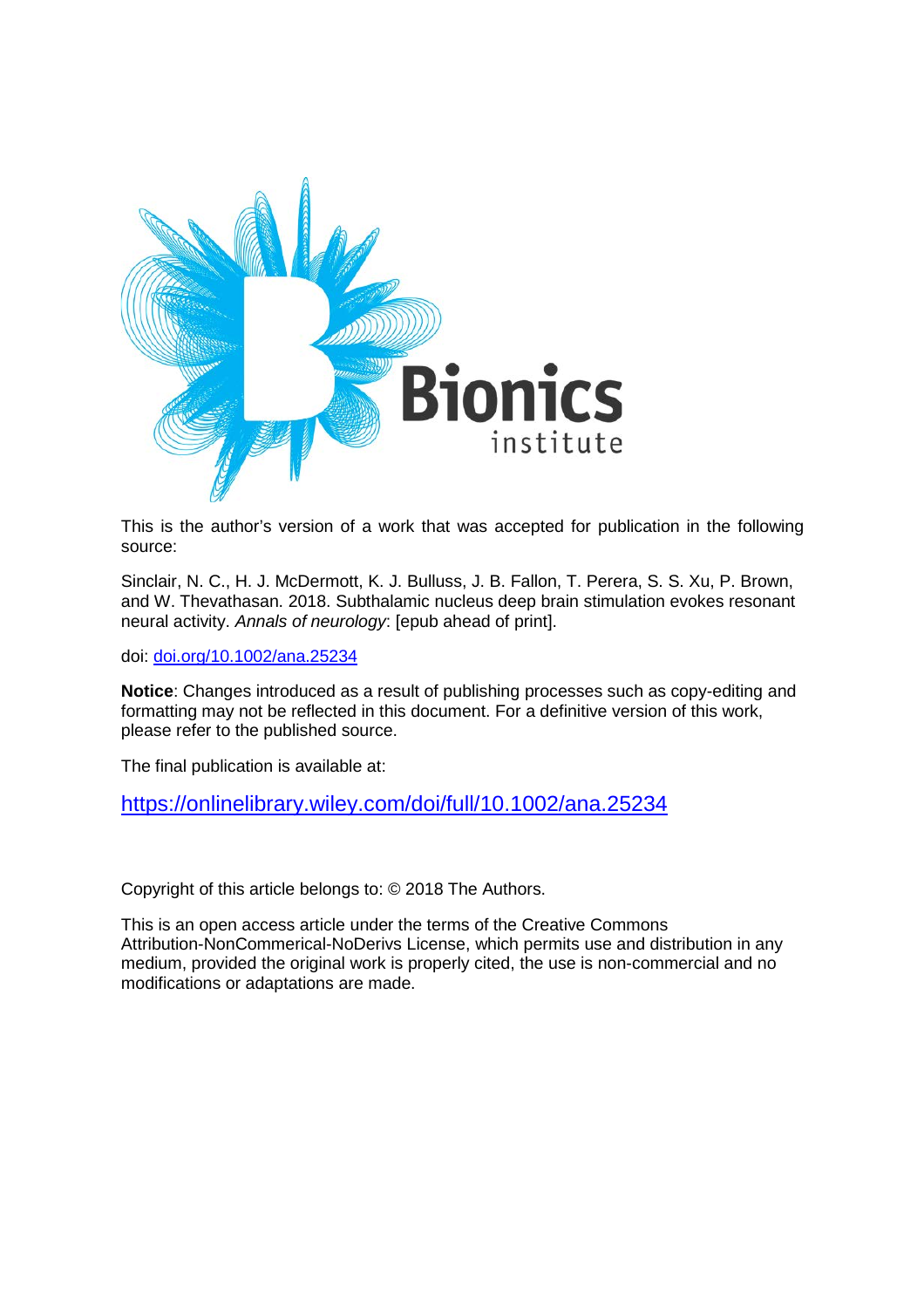

# Subthalamic Nucleus Deep Brain Stimulation Evokes Resonant Neural Activity

Nicholas C. Sinclair, BEng (Hons)/BSci,<sup>1,2</sup> Hugh J. McDermott, PhD, <sup>1,2</sup> Kristian J. Bulluss, FRACS, PhD,<sup>1,3,4</sup> James B. Fallon, PhD, 1,2 Thushara Perera, PhD,<sup>1,2</sup> San San Xu, FRACP, 1,2,5 Peter Brown, MA, MBBS, MD,<sup>6</sup> and Wesley Thevathasan, FRACP, DPhil<sup>1,5,7,8</sup>

Deep brain stimulation (DBS) is a rapidly expanding treatment for neurological and psychiatric conditions; however, a target-specific biomarker is required to optimize therapy. Here, we show that DBS evokes a largeamplitude resonant neural response focally in the subthalamic nucleus. This response is greatest in the dorsal region (the clinically optimal stimulation target for Parkinson disease), coincides with improved clinical performance, is chronically recordable, and is present under general anesthesia. These features make it a readily utilizable electrophysiological signal that could potentially be used for guiding electrode implantation surgery and tailoring DBS therapy to improve patient outcomes. ANN NEUROL 2018;00:000–000

Deep brain stimulation (DBS) is an established therapy that involves surgically implanting electrodes within specific brain structures and delivering electrical pulses to alleviate symptoms. $1-3$  First approved for essential tremor (ET) and Parkinson disease (PD), its application has expanded to a wide range of neurological and psychiatric disorders, including dystonia, epilepsy, pain, depression, obsessive–compulsive disorder, and addiction. $1-4$ 

DBS can be remarkably effective at improving quality of life<sup>5</sup>; however, a number of clinical challenges can diminish patient outcomes. In particular, positioning errors in implanting the millimeter-sized brain targets can lead to reduced therapeutic efficacy, increased detrimental side effects, and inferior long-term outcomes.<sup>6</sup> A robust electrophysiological biomarker recordable from the DBS electrode itself, and focal to the neural target, could improve the accuracy of the surgical procedure and also identify the ideal direction to "steer" stimulation for new generation electrodes.<sup>7</sup>

Previous research has particularly focused on lowfrequency (<100Hz) spontaneous local field potential activity.<sup>8,9</sup> In contrast, we investigated whether neural activity evoked by DBS pulses could yield an alternative and more robust biomarker. Recordings were obtained from DBS electrodes implanted in several clinical targets including the subthalamic nucleus (STN) of PD patients and the posterior subthalamic area (PSA) and ventral intermediate nucleus of the thalamus (VIM) of ET patients. A large-amplitude resonant neural response was identified that is localizable to the STN and has the potential to facilitate substantial improvement of DBS therapy.

## Patients and Methods

## Patients

Subjects were patients undergoing awake DBS implantation surgery. Following ethics approval, 14 PD and 5 ET patients were recruited (Table) in Melbourne, Australia, at St Vincent's (HREC-D 071/14), St Vincent's Private (R0236-15), and Austin (SSA/15/Austin/266) hospitals. Informed consent was obtained from all patients, and the study was registered at www.anzctr.org.au (trial # ACTRN12615001368527).

## **Surgery**

Following the surgical team's standard clinical practice, electrode arrays (model 3387; Medtronic, Dublin, Ireland) were implanted bilaterally using trajectories intended to position electrodes within multiple structures (PD: STN and substantia nigra pars reticulata; ET: PSA and VIM; Fig 1A, B). Targeting was performed using a stereotactic frame (CRW; Integra Lifesciences Corporation, Plainsboro, NJ) and preoperative 3dimensional volumetric magnetic resonance imaging (MRI) fused to a contrast-enhanced stereotactic computed tomography (CT) scan. Microelectrode recordings and therapeutic window assessments were performed to validate trajectories. Before connection to a subclavicular pulse generator (Activa, Medtronic) and with the patient still awake, the implanted electrode arrays

From the <sup>1</sup>Bionics Institute, East Melbourne, Victoria, Australia; <sup>2</sup>Department of Medical Bionics, University of Melbourne, East Melbourne, Victoria, Australia; <sup>3</sup>Department of Neurosurgery, St Vincent's Hospital Melbourne, Fitzroy, Victoria, Australia; <sup>4</sup>Department of Neurosurgery, Austin Hospital, Heidelberg, Victoria, Australia; 5 Department of Neurology, Austin Hospital, Heidelberg, Victoria, Australia; <sup>6</sup>Medical Research Council Brain Network Dynamics Unit and Nuffield Department of Clinical Neurosciences, University of Oxford, Oxford, United Kingdom; <sup>7</sup>Department of Medicine, University of Melbourne, Parkville, Australia; and <sup>8</sup>Department of Neurology, Royal Melbourne Hospital, Parkville, Australia

Address correspondence to Mr Sinclair, Bionics Institute, 384-388 Albert St, East Melbourne, Victoria, Australia, 3002. E-mail: nsinclair@bionicsinstitute.org

Received Dec 26, 2017, and in revised form Apr 10, 2018. Accepted for publication Apr 12, 2018.

View this article online at wileyonlinelibrary.com. DOI: 10.1002/ana. 25234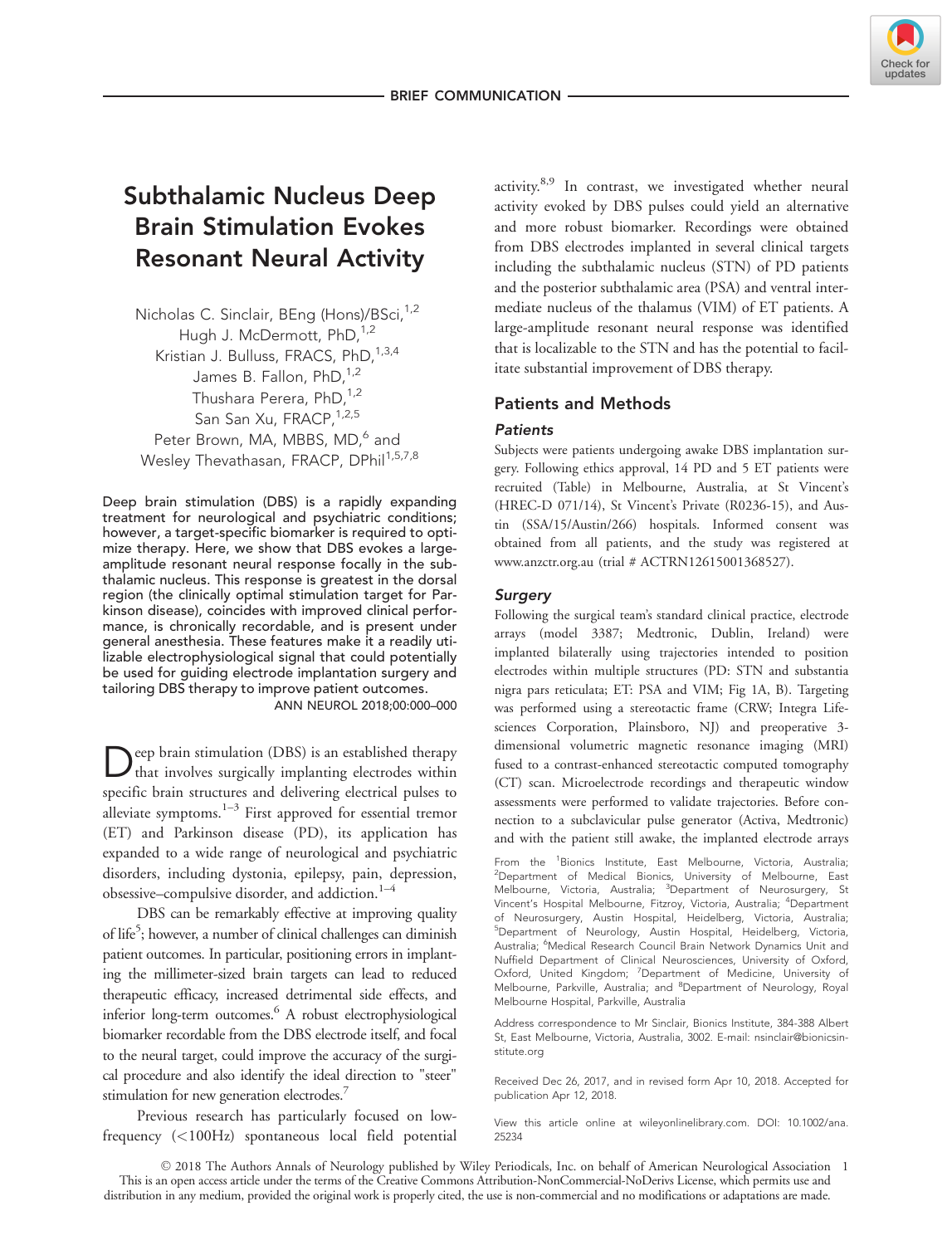

FIGURE 1: Subthalamic nucleus region deep brain stimulation evokes resonant neural activity. (A) Typical Parkinson disease (PD) subthalamic nucleus (STN) target electrode positions. (B) Typical essential tremor posterior subthalamic area (PSA)/ventral intermediate nucleus (VIM) target electrode positions. (C) Resonant neural activity evoked by a burst of stimulation applied to an electrode in the STN of a PD patient. Bursts comprised 10 pulses delivered at 130Hz (red waveform). Black arrows indicate a peak observable between pulses. Green arrows indicate resonant peaks observable at the end of the burst. Recording electrode: E1; stimulated electrode: E2. (D) Evoked responses from 27 STNs (colors represent different nuclei). Recording electrode: E1; stimulated electrode: E2. (E) Evoked responses from 10 PSAs (blue traces; recording electrode: E0; stimulated electrode: E1) and 8 VIMs (red traces; recording electrode: E2; stimulated electrode: E3). Y-axis is as per D.

were connected to both a biosignal amplifier (g.USBamp; g.tec Medical Engineering, Schiedlberg, Austria) and a highly controllable external neurostimulator $10$  to conduct experiments.

#### Experimental Stimulation

Stimulation comprised monopolar symmetric biphasic pulses (3.38mA, 130Hz, 60-microsecond phase, negative first), as used in other DBS evoked response studies,<sup>11,12</sup> temporally patterned into bursts of 10 consecutive pulses every second (see Fig 1C). Stimulation was sequentially applied to the electrodes specified in the Table for at least 10 seconds each.

#### Signal Processing

Neural activity was recorded  $(f_s = 38.4 \text{kHz})$  monopolarly from the same electrode arrays used for stimulation. Recordings were postprocessed using MATLAB (MathWorks, Natick, MA) by rereferencing to an average of the 4 electrodes implanted in the other hemisphere, zero-phase forward-reverse filtering (2nd-order Butterworth high-pass  $[f_c = 2Hz]$  and band-stop  $[f_c = 50Hz]$  filters), and applying a 21-point moving average. After detrending to remove baseline offsets, evoked response amplitude was characterized as root mean square amplitude over 4 to 20 milliseconds after the last pulse of each stimulus burst and normalized to the sum of response amplitudes across each hemisphere to account for amplitude disparities across patients, likely due to mediolateral and anteroposterior positional variation, underlying physiology, and penetration-related stun effects. Due to stimulation artifacts, very short latency (<1 milliseconds) evoked activity was not investigated. Statistical analyses were performed using Sigma-Plot (Systat Software, San Jose, CA).

#### Electrode Localization

As STN architecture cannot be accurately discriminated using standard 3T MRI, and inherent variation in STN size, shape, and orientation precludes atlas-based localization, a reference system was used relative to the readily identifiable red nucleus. Preoperative MRI and postoperative CT scans (Fig 2A) were coregistered (BRAINSFit, 3D Slicer<sup>13</sup>) and electrode coordinates were visually marked by their artifacts and processed in MATLAB. Research suggests the ideal STN dorsal–ventral location to apply DBS for PD is around 2mm inferior to the superior border of the red nucleus.<sup>14</sup> Therefore, electrodes within the region 1mm above to 2mm below the ideal coordinate were classified as dorsal STN and electrodes 2 to 5mm below as ventral STN. Electrodes beyond these regions were classified as superior or inferior to the STN.

#### Postoperative Clinical Assessments

Ten PD patients (see Table) were assessed at least 3 months postsurgery (range  $= 103-586$  days, mean  $= 390$  days). Motor performance was assessed by a blinded clinician using the Unified Parkinson's Disease Rating Scale (part III items 20–26). All patients were assessed off-medication after overnight withdrawal, and chronic stimulation was ceased 45 minutes prior to baseline "off-therapy" assessments. Using the implanted pulse generator, standard DBS was then bilaterally applied to each of the 4 electrode positions in counterbalanced order for 30 minutes, with assessments repeated after 15 minutes. Monopolar stimulation was applied using each patient's chronic amplitude setting (or 10% less if chronic stimulation was bipolar), or 75% or 50% of that level if not tolerated, with the chronically used pulse width and stimulation rate.

#### General Anesthesia Recording

Due to an infection requiring electrode extension cable replacement, 1 patient (PD09) was able to be retested 560 days postimplantation. General anesthesia was induced using propofol and maintained using remifentanil and isoflurane. The chronically implanted electrode leads were temporarily externalized and burst stimulation was applied to each electrode as described above.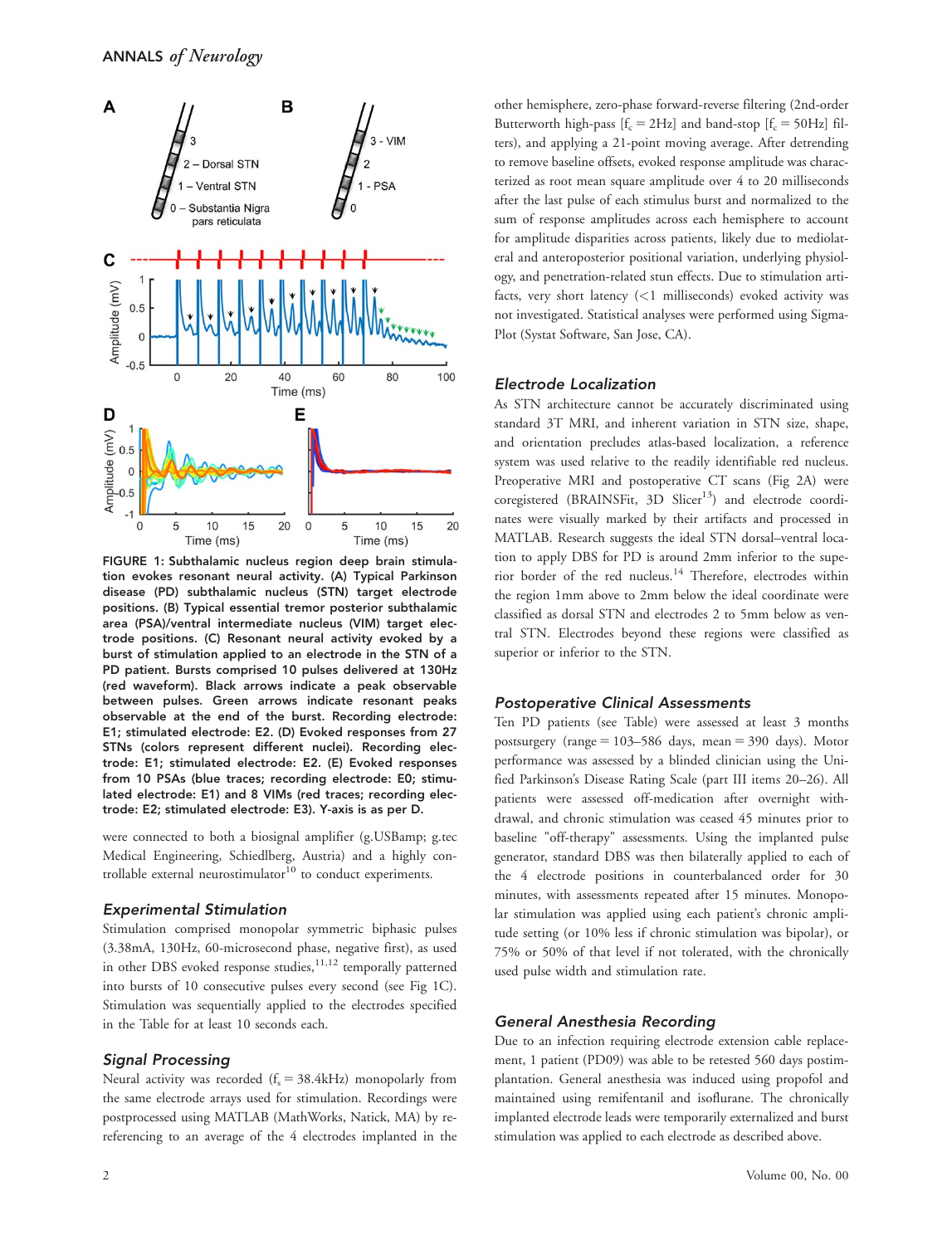

FIGURE 2: Evoked resonant neural activity (ERNA) positional variation, clinical performance and presence under anesthesia. (A) Example sagittal, coronal, and axial merged magnetic resonance imaging and computed tomography scans used to classify electrode positions. The central hyperintense voxels correspond to the implanted electrodes. (B) End-of-burst ERNA resulting from each electrode being stimulated in the right subthalamic nucleus (STN) of 1 subject. A 3-dimensional reconstruction for the same subject (green: STN; blue: substantia nigra) illustrates the electrode positions. Crossed axes indicate the stimulated electrode, with dashed lines separating each stimulation condition. (C) Normalized ERNA amplitude variation with electrode position across Parkinson disease patients in whom all electrodes were stimulated (20 hemispheres; box: 25th–75th percentiles; line: median; whiskers: range; w.r.t: with respect to). (D) Mean Unified Parkinson's Disease Rating Scale (UPDRS) improvement from stimulation after ranking electrodes within each hemisphere according to the amplitude of ERNA measured (rank 1: largest ERNA; bars: standard error). Results from 10 PD patients tested post-surgery (20 hemispheres). (E) ERNA recorded in PD09 at electrode implantation (blue) and under general anesthesia 560 days postoperatively (red). (F) ERNA variation across the electrode array at implantation (blue) and 560 days postoperatively (red; solid: left STN; dotted: right STN). \*p<0.05, \*\*p<0.01, \*\*\*p  $\leq$  0.001.

#### Results

DBS in the vicinity of the STN (STN-DBS) was found to evoke a large-amplitude response with a peak typically  $\sim$ 4 milliseconds after each pulse, which tended to increase in amplitude and sharpen across the consecutive pulses of a burst (see Fig 1C). This peak was found to be the first in a series with progressively decreasing amplitude, resembling a decaying oscillation, so we describe it as evoked resonant neural activity (ERNA).

ERNA of similar morphology was observed in every STN of the PD patients, but not in the PSA of ET patients (see Fig 1D, E). Extremely low amplitude ERNA was observed in 5 of 8 VIMs (see Fig 1E); however, postoperative imaging revealed those electrodes to be located at the STN border.

ERNA amplitude and morphology varied with electrode position relative to the STN (see Fig 2B), with the largest responses and most apparent decaying oscillation morphology typically occurring within the STN. Electrodes classified as being within dorsal STN had significantly higher amplitude ERNA than all other regions

Month 2018  $\overline{3}$ 

(Kruskal–Wallis,  $H_3 = 24.08$ ,  $p < 0.001$ ; Dunn post hoc test; see Fig 2C).

Postoperative clinical assessments were normalized to off-therapy scores and sorted by ranking the ERNA amplitude measured at each electrode within each hemisphere (see Fig 2D). Therapeutic benefit was significantly higher at electrodes with higher ERNA amplitudes (1-way repeated measures analysis of variance,  $F_{3, 78} = 14.302$ ,  $p < 0.001$ , Holm–Sidak post hoc test).

Despite chronic electrode implantation and the presence of general anesthesia, ERNA was observed in patient PD09 with comparable amplitude and positional variation to those recorded at implantation (see Fig 2E, F).

#### **Discussion**

These results establish that STN-DBS evokes resonant neural activity, a robust and clinically relevant electrophysiological response that is focal to the dorsal subregion where STN-DBS usually produces the greatest benefit for PD.<sup>15</sup> ERNA was observed in all 27 PD STNs tested, indicating it is a prominent signal measurable across the patient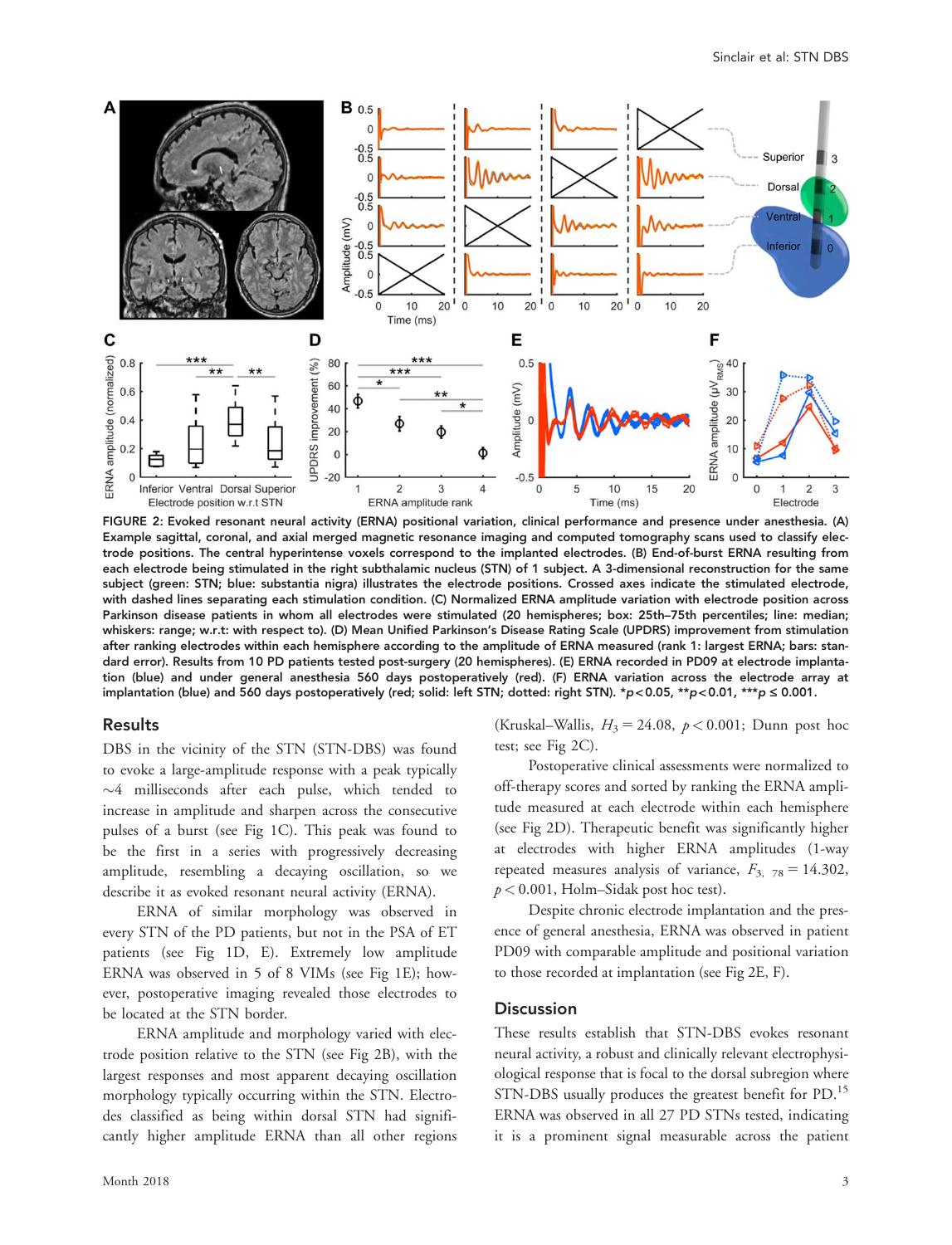| <b>TABLE</b> . Patient Demographics and Experimental Conditions |         |                  |                          |                   |                              |                                 |                             |
|-----------------------------------------------------------------|---------|------------------|--------------------------|-------------------|------------------------------|---------------------------------|-----------------------------|
| Subject                                                         | Age, yr | Gender           | <b>DBS</b><br>Indication | <b>DBS</b> Target | Hemispheres<br><b>Tested</b> | Electrode(s)<br>Stimulated      | Assessed<br>Postoperatively |
| PD <sub>01</sub>                                                | 60      | M                | <b>MF</b>                | <b>STN</b>        | L, R                         | E2 (dorsal $STN$ ) <sup>a</sup> | No <sup>b</sup>             |
| PD <sub>02</sub>                                                | 45      | $\mathbf{M}$     | MF                       | <b>STN</b>        | L, R                         | E2 (dorsal $STN$ ) <sup>a</sup> | No <sup>b</sup>             |
| PD <sub>03</sub>                                                | 64      | $\rm F$          | <b>MF</b>                | <b>STN</b>        | L, R                         | E2 (dorsal STN) <sup>a</sup>    | No <sup>b</sup>             |
| PD04                                                            | 63      | $\mathbf{M}$     | MF                       | <b>STN</b>        | $\mathbf{L}^\mathrm{c}$      | E2 (dorsal $STN$ ) <sup>a</sup> | No <sup>b</sup>             |
| PD <sub>05</sub>                                                | 64      | M                | MF                       | <b>STN</b>        | L, R                         | All                             | Yes                         |
| PD <sub>06</sub>                                                | 73      | $\rm F$          | MF                       | <b>STN</b>        | L, R                         | All                             | Yes                         |
| PD07                                                            | 61      | M                | MF                       | <b>STN</b>        | L, R                         | All                             | Yes                         |
| PD <sub>08</sub>                                                | 65      | $\rm F$          | MF                       | <b>STN</b>        | L, R                         | All                             | Yes                         |
| PD <sub>09</sub>                                                | 54      | $\mathbf M$      | MF                       | <b>STN</b>        | L, R                         | All                             | Yes <sup>d</sup>            |
| PD10                                                            | 55      | $\mathbf{F}$     | MF                       | <b>STN</b>        | L, R                         | All                             | Yes                         |
| PD11                                                            | 62      | M                | MF                       | <b>STN</b>        | L, R                         | All                             | Yes                         |
| PD <sub>12</sub>                                                | 66      | $\mathbf{M}$     | MF, T                    | <b>STN</b>        | L, R                         | All                             | Yes                         |
| PD13                                                            | 63      | $\rm F$          | MF, T                    | <b>STN</b>        | L, R                         | All                             | Yes                         |
| PD14                                                            | 53      | $\mathbf{M}$     | MF                       | <b>STN</b>        | L, R                         | All                             | Yes                         |
| ET01                                                            | 66      | M                | T                        | PSA/VIM           | L, R                         | $E1$ (PSA) <sup>a,e</sup>       | No                          |
| ET02                                                            | 59      | М                | $\mathbf T$              | PSA/VIM           | L, R                         | All                             | No                          |
| ET03                                                            | 73      | $\rm F$          | $\mathbf T$              | <b>PSA/VIM</b>    | L, R                         | All                             | No                          |
| ET04                                                            | 74      | $\boldsymbol{F}$ | T                        | PSA/VIM           | L, R                         | All                             | No                          |
| ET05                                                            | 74      | М                | $\rm T$                  | <b>PSA/VIM</b>    | L, R                         | All                             | No                          |

| TABLE . Patient Demographics and Experimental Conditions |  |  |
|----------------------------------------------------------|--|--|
|----------------------------------------------------------|--|--|

<sup>a</sup>Only 1 electrode stimulated per hemisphere due to experiment piloting.

<sup>b</sup>Not tested as only 1 electrode stimulated intraoperatively.

<sup>c</sup>Only 1 hemisphere tested due to patient fatigue.

d Patient retested 560 days postoperatively.

e Stimulation amplitude of 2.25mA used instead of 3.38mA.

DBS = deep brain stimulation; ET = essential tremor patient; F = female; L = left; M = male; MF = motor fluctuation; PD = Parkinson disease patient; PSA = posterior subthalamic area;  $R =$  right; STN = subthalamic nucleus;  $T =$  tremor; VIM = ventral intermediate nucleus.

population, and was absent in all 10 ET PSAs, implying it is a physiological response and not artifactual. Furthermore, as VIM has previously been reported not to elicit evoked activity beyond  $\sim$ 2 milliseconds,  $^{11}$  the extremely low amplitude ERNA observed in some ET patients is likely due to excitation in the vicinity of the STN by electrodes in proximity, suggesting ERNA is not specific to PD. Universal presence, along with the STN's roles in motor, limbic, and associative function,<sup>16</sup> may make ERNA a neuronal response relevant to a number of clinical indications in addition to PD, although PD remains the predominant indication for DBS worldwide.<sup>4</sup>

The presence of a peak evoked by STN-DBS has been reported previously in 2 PD patients<sup>12</sup>; however,

the full extent and resonant morphology of ERNA is only revealed over a time window longer than that between DBS pulses delivered at a typical rate, as provided by our burst stimulation protocol. The exact mechanism underlying the resonant nature is yet to be established, and it may not necessarily arise from direct activation of the STN itself. The STN is part of the highly interconnected corticobasal ganglia–thalamocortical network that forms multiple feedback loops, providing the components of potentially multiple resonant neural circuits.1,16,17 As such, ERNA may arise from resonant interactions between the STN and other interconnected structures,  $1,17$  such as the globus pallidus<sup>18,19</sup> or the cortex, where resonant responses evoked by STN-